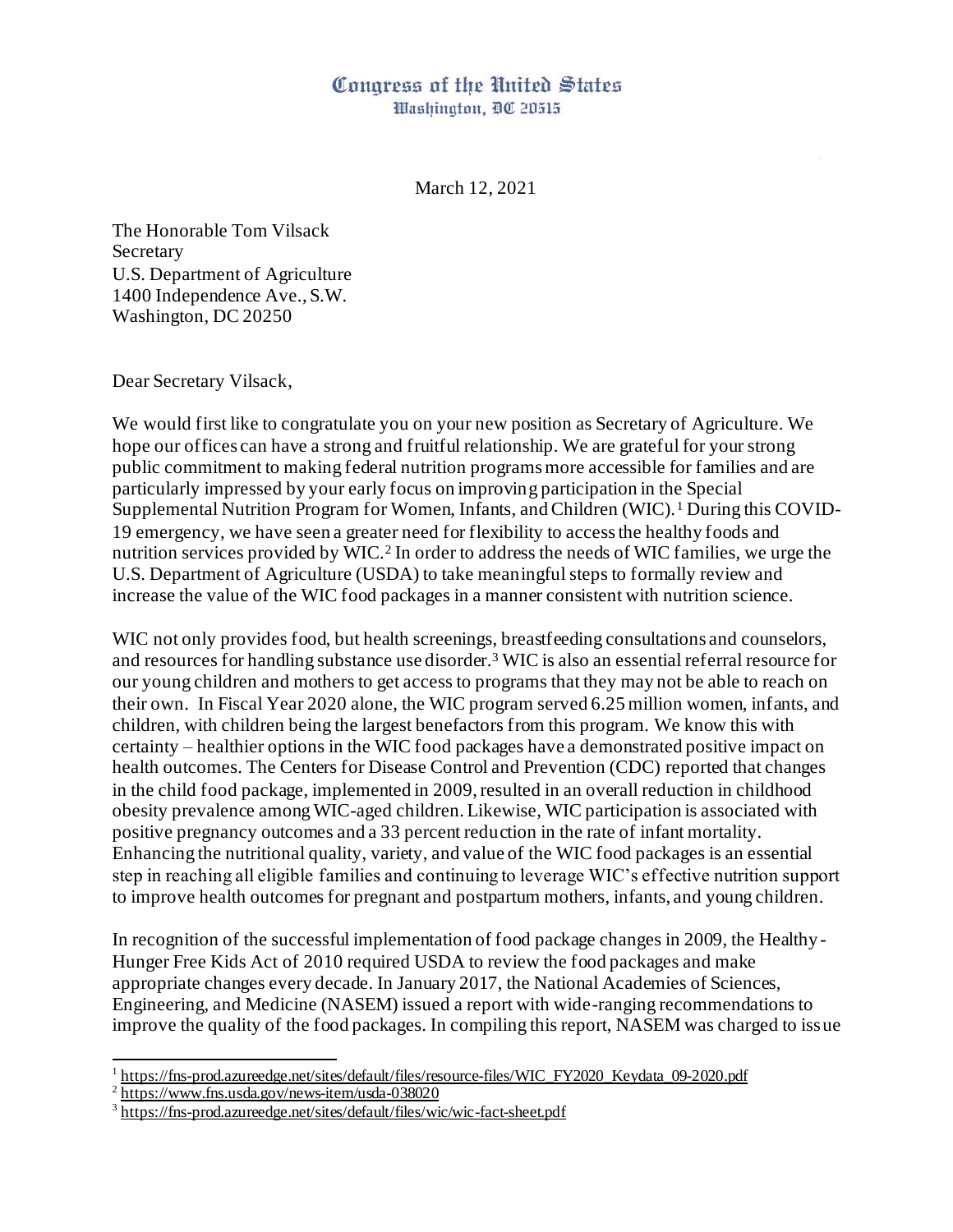cost-neutral recommendations, but there is no such requirement when USDA considers changes in a formal rulemaking. USDA did not enact changes recommended by NASEM, as they awaited the latest iteration of the Dietary Guidelines for Americans (DGAs), the first to include specific nutrition recommendations based on the pregnancy, lactation, and early childhood life stages. The 2020-2025 DGAs are largely consistent with the scientific justifications outlined in the 2017 NASEM report.

Even though WIC is a supplemental program, the value of the benefit is not enough to assure that families have regular access to nutritious foods, which are often higher-cost and out of reach for many low-income families. For example, children certified for WIC services receive only \$2.25 per week for fruits and vegetables – hardly enough to ensure anywhere near the recommended daily nutrient intake. The average value of the food benefit per participant in Fiscal Year 2020 was only \$38 per month,<sup>4</sup> with an even lower value of \$32 per month for children and \$31 per month for postpartum, non-breastfeeding women.<sup>5</sup> There is a 21 percent drop in the estimated share of eligible infants who remain on the program after their first birthday, with families repeatedly citing the small value of the food package as a barrier to ongoing participation.<sup>6</sup> By raising the value of food packages in a manner consistent with scientific recommendations, we can work to expand participation and assure healthier outcomes for our nation's children.

In the short term, Congress has recognized this need by including a short-term increase in the Cash Value Benefit for fruit and vegetable purchases in the American Rescue Plan. This straightforward, common-sense proposal increases WIC families' access to fruits and vegetables in the midst of a national hunger crisis, ensuring that USDA is addressing both food *and*  nutrition insecurity. WIC's role in connecting families with healthy foods is an equity priority, working to close racial disparities while addressing systemic barriers to access in communities of color. A full review of the food packages, increased in value yet consistent with the scientific recommendations in the 2017 NASEM report and the 2020-2025 DGAs, is an essential step in improving the variety and nutritional quality of children's diets and improving a series of dietrelated health conditions, including obesity and diabetes.

With the Biden administration committed to updating and modernizing our federal feeding programs to best reflect a modern healthy diet, now is the time to review and update the WIC food packages and invest in higher value. Thank you for your careful consideration to this request and we look forward to your response.

Sincerely,

Kinsten Gillibrand

Kirsten Gillibrand Gwen Moore

Senator Member of Congress

<sup>4</sup> https://fns-prod.azureedge.net/sites/default/files/resource-files/wisummary-1.pdf

<sup>5</sup> https://fns-prod.azureedge.net/sites/default/files/resource-files/WICPC2018FoodPackage-Summary.pdf

<sup>6</sup> https://frac.org/wp-content/uploads/Making-WIC-Work-Better-Full-Report.pdf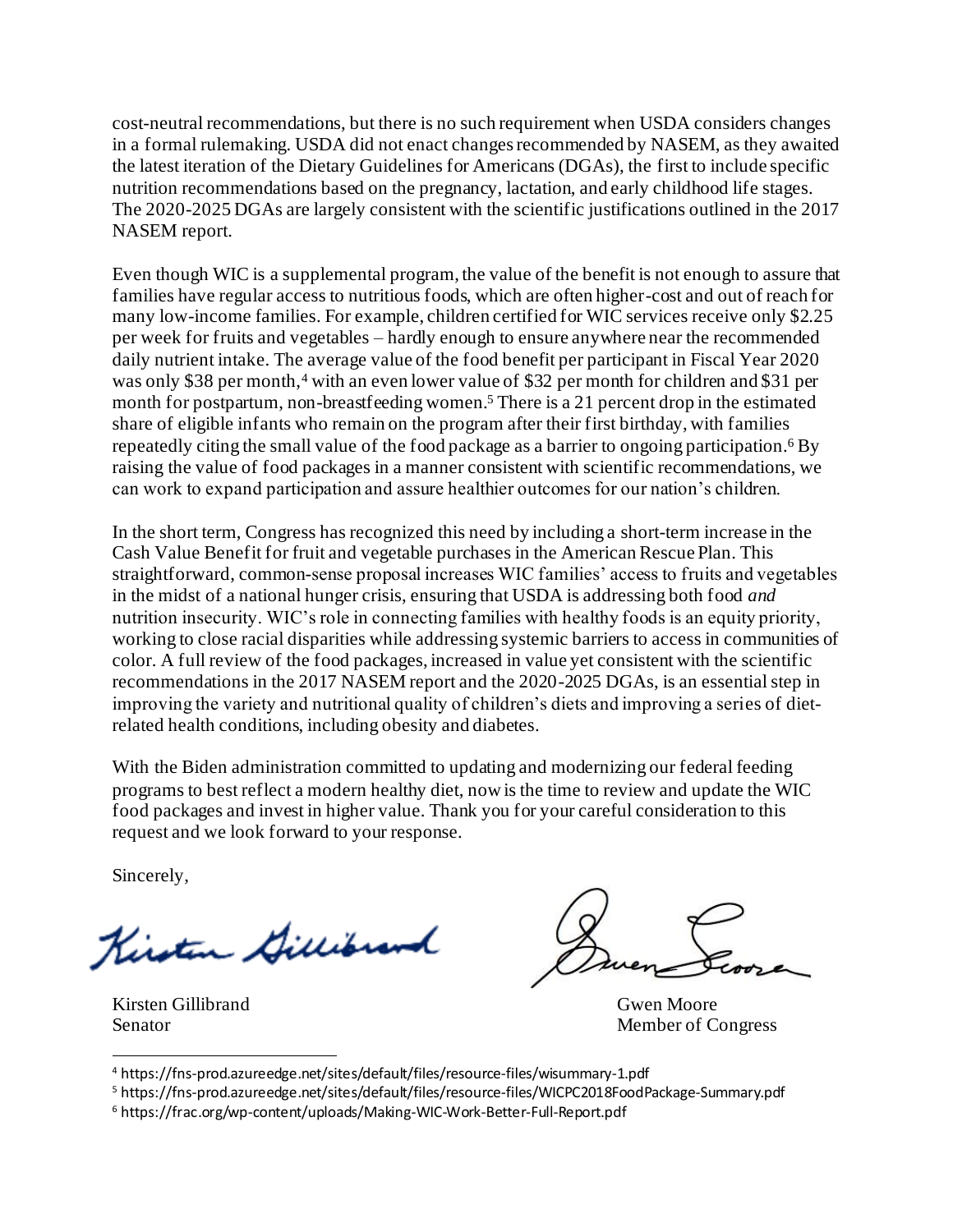Robert P. Casey, Jr. Senator

Tina Smith Senator

Patty Murray Senator

Ron Wyden Senator

Richard Blumenthal Senator

Tammy Baldwin Senator

Cory A. Booker Senator

Raphael Warnock Senator

Alex Padilla Senator

Benjamin L. Cardin Senator

Martin Heinrich Senator

Robert Menendez Senator

Jacky Rosen Senator

Adam Smith Member of Congress

Peter Welch Member of Congress Elizabeth Warren Senator

Michael F. Bennet Senator

Catherine Cortez Masto Senator

Edward J. Markey Senator

Jeffrey A. Merkley Senator

Jack Reed Senator

Brian Schatz Senator

Jeanne Shaheen Senator

Bernard Sanders Senator

Sherrod Brown Senator

Dianne Feinstein Senator

Chris Van Hollen Senator

Ben Ray Luján Senator

Bobby L. Rush Member of Congress

Thomas R. Suozzi Member of Congress

Alan Lowenthal Member of Congress

Ro Khanna Member of Congress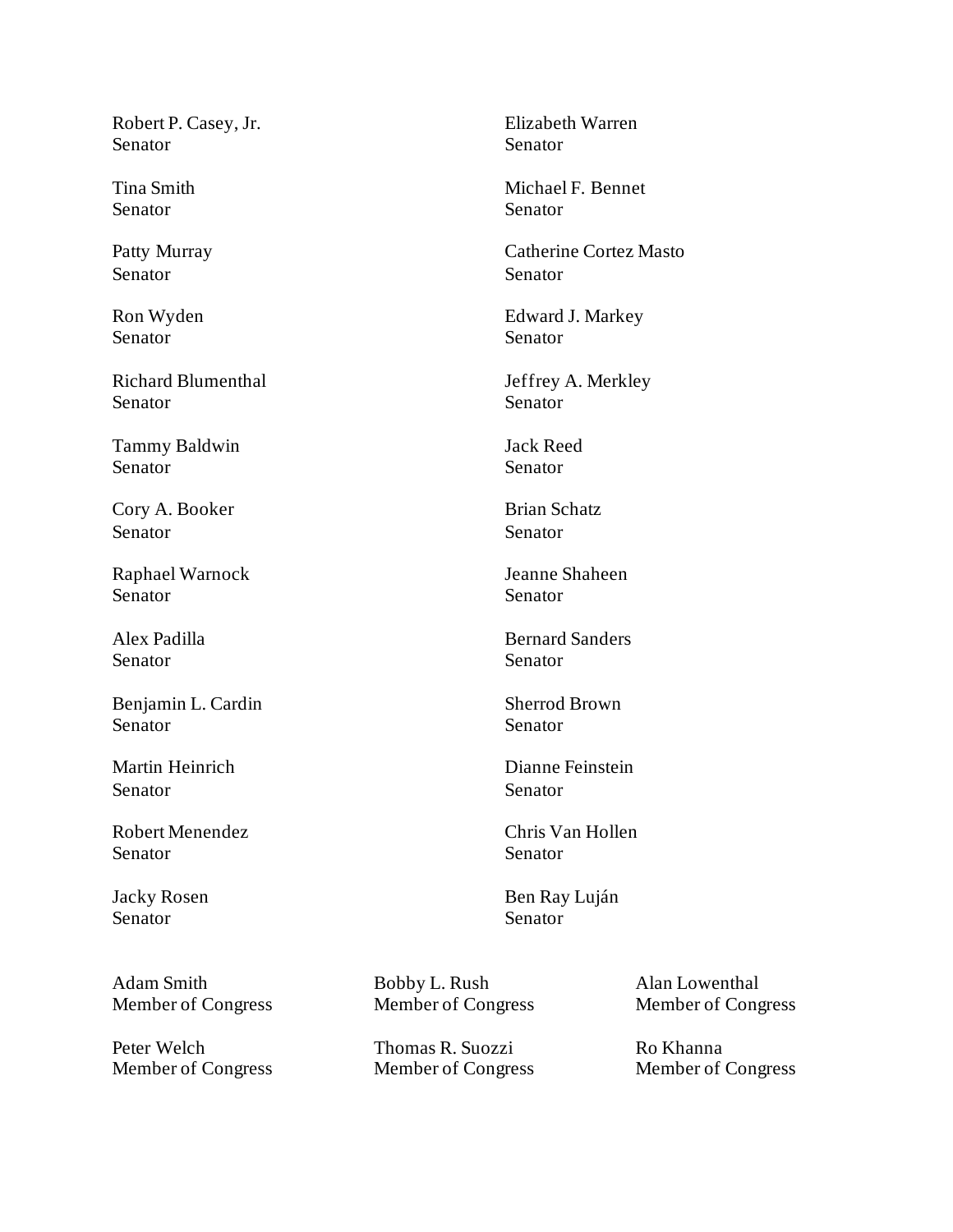Marilyn Strickland Member of Congress

Danny K. Davis Member of Congress

Nanette Diaz Barragán Member of Congress

Adriano Espaillat Member of Congress

Grace F. Napolitano Member of Congress

Terri A. Sewell Member of Congress

Nydia M. Velázquez Member of Congress

Tony Cárdenas Member of Congress

James P. McGovern Member of Congress

Joaquin Castro Member of Congress

Katherine M. Clark Member of Congress

Steve Cohen Member of Congress

Julia Brownley Member of Congress

Debbie Dingell Member of Congress

Anthony G. Brown Member of Congress Grace Meng Member of Congress

Daniel T. Kildee Member of Congress

Kim Schrier, M.D. Member of Congress

Albio Sires Member of Congress

Ann McLane Kuster Member of Congress

Peter A. DeFazio Member of Congress

Alcee L. Hastings Member of Congress

Jake Auchincloss Member of Congress

Earl Blumenauer Member of Congress

Jahana Hayes Member of Congress

Gregory Meeks Member of Congress

Ayanna Pressley Member of Congress

Jamaal Bowman, Ed.D Member of Congress

Marie Newman Member of Congress

Kathy Castor Member of Congress Mary Gay Scanlon Member of Congress

Eddie Bernice Johnson Member of Congress

Michael F.Q. San Nicolas Member of Congress

David N. Cicilline Member of Congress

Conor Lamb Member of Congress

Chellie Pingree Member of Congress

Mark Pocan Member of Congress

Ted Deutch Member of Congress

Steven Horsford Member of Congress

Doris Matsui Member of Congress

Alexandria Ocasio-Cortez Member of Congress

Andy Levin Member of Congress

Bill Foster Member of Congress

Brendan F. Boyle Member of Congress

Mark DeSaulnier Member of Congress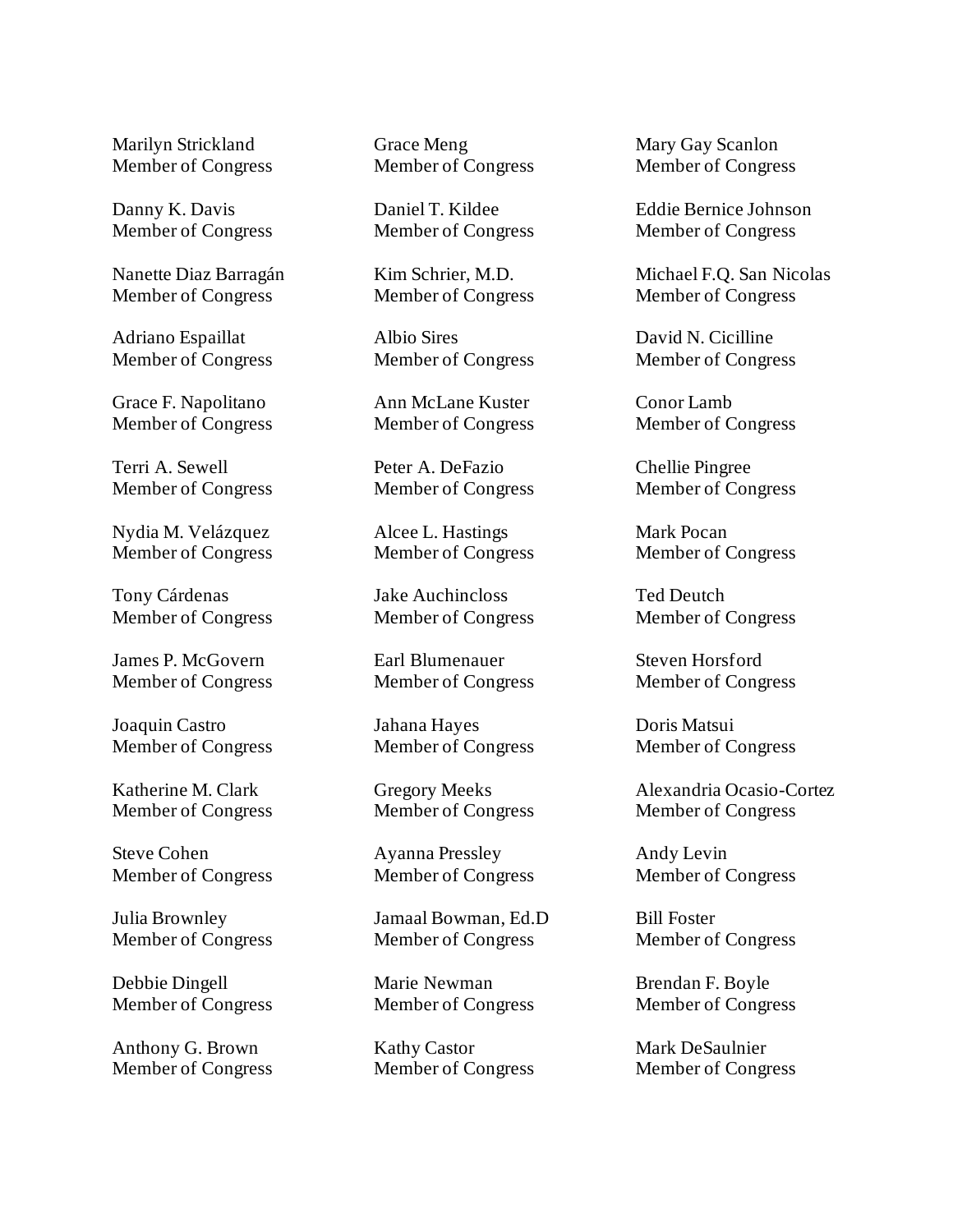Seth Moulton Member of Congress

Carolyn B. Maloney Member of Congress

Linda T. Sánchez Member of Congress

James R. Langevin Member of Congress

Donald M. Payne, Jr. Member of Congress

Jesús G. "Chuy" García Member of Congress

Maxine Waters Member of Congress

Ed Case Member of Congress

Dwight Evans Member of Congress

Brenda L. Lawrence Member of Congress

Al Lawson Member of Congress

Madeleine Dean Member of Congress

William R. Keating Member of Congress

Frank Pallone, Jr. Member of Congress

Suzanne Bonamici Member of Congress Lucille Roybal-Allard Member of Congress

Jared Huffman Member of Congress

Josh Gottheimer Member of Congress

Ritchie Torres Member of Congress

Rick Larsen Member of Congress

Joe Neguse Member of Congress

Betty McCollum Member of Congress

Ruben Gallego Member of Congress

Rosa L. DeLauro Member of Congress

Bennie Thompson Member of Congress

Jerrold Nadler Member of Congress

Jackie Speier Member of Congress

Stacey E. Plaskett Member of Congress

Jerry McNerney Member of Congress

Jason Crow Member of Congress Veronica Escobar Member of Congress

Jan Schakowsky Member of Congress

John Yarmuth Member of Congress

John Garamendi Member of Congress

Adam B. Schiff Member of Congress

Marcy Kaptur Member of Congress

Katie Porter Member of Congress

Pramila Jayapal Member of Congress

Sheila Jackson Lee Member of Congress

Dina Titus Member of Congress

Tom O'Halleran Member of Congress

Juan Vargas Member of Congress

Derek Kilmer Member of Congress

Hakeem Jeffries Member of Congress

Chrissy Houlahan Member of Congress